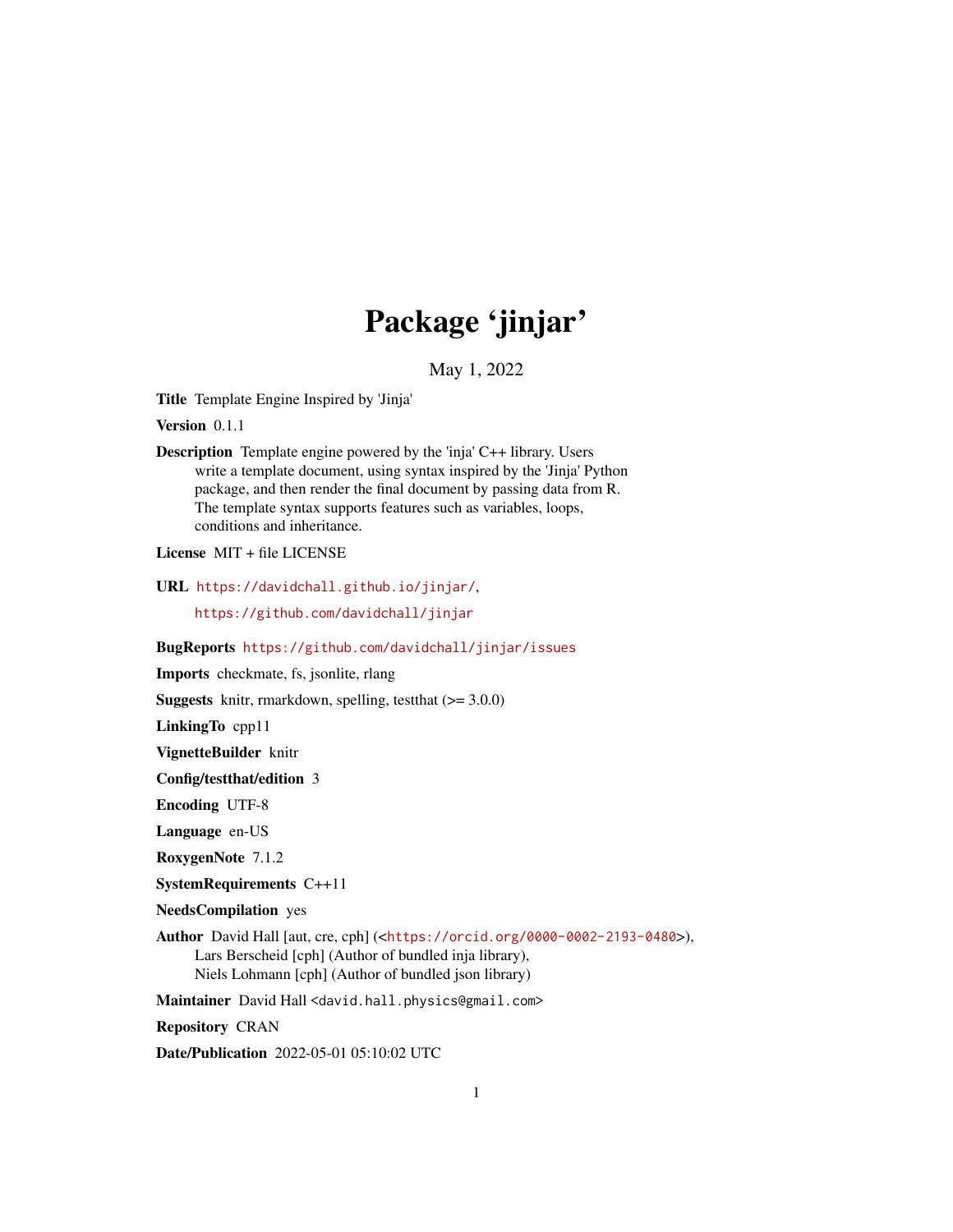## <span id="page-1-0"></span>R topics documented:

```
jinjar_config . . . . . . . . . . . . . . . . . . . . . . . . . . . . . . . . . . . . . . . . . 2
loader . . . . . . . . . . . . . . . . . . . . . . . . . . . . . . . . . . . . . . . . . . . . 3
render . . . . . . . . . . . . . . . . . . . . . . . . . . . . . . . . . . . . . . . . . . . . 4
```
#### **Index** [6](#page-5-0) **6**

<span id="page-1-1"></span>jinjar\_config *Configure the templating engine*

#### Description

Create an object to configure the templating engine behavior (e.g. customize the syntax). The default values have been chosen to match the Jinja defaults.

#### Usage

```
jinjar_config(
  loader = NULL,
  block_open = "{%",
 block_close = "%}",
  variable_open = "{{",
  variable\_close = "}},
  comment\_open = "{#"},comment\_close = "#}'line_statement = NULL,
  trim_blocks = FALSE,
  lstrip_blocks = FALSE,
  ignore_missing_files = FALSE
)
```

```
default_config()
```
#### Arguments

loader How the engine discovers templates. Choices: • NULL (default), disables search for templates. • Path to template directory. • A [loader](#page-2-1) object. block\_open, block\_close The opening and closing delimiters for control blocks. Default: "{%" and "%}". variable\_open, variable\_close The opening and closing delimiters for print statements. Default: "{{" and "}}". comment\_open, comment\_close The opening and closing delimiters for comments. Default: "{#" and "#}".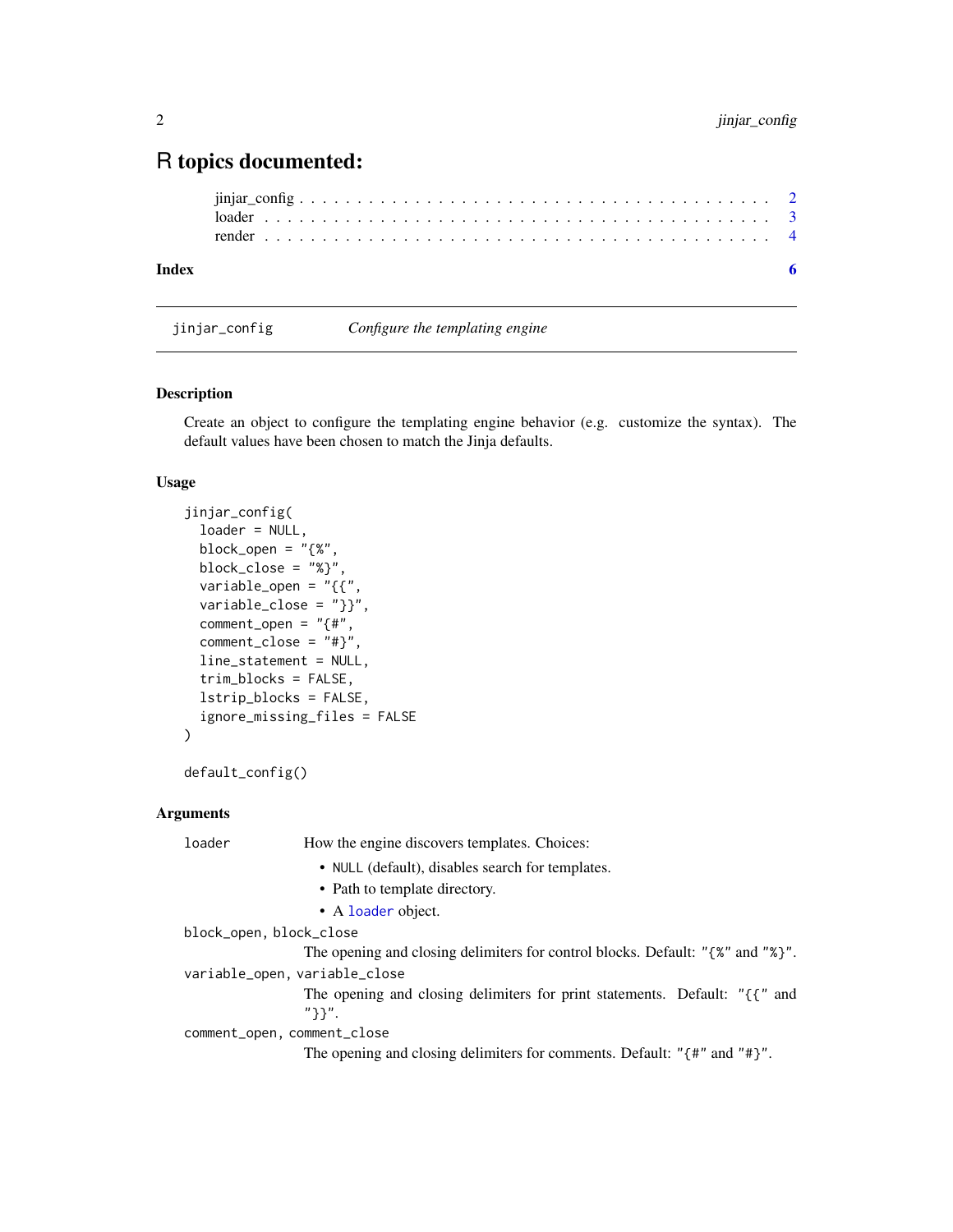#### <span id="page-2-0"></span>loader 3

|                      | line_statement The prefix for an inline statement. If NULL (the default), inline statements are<br>disabled. |
|----------------------|--------------------------------------------------------------------------------------------------------------|
| trim_blocks          | Remove first newline after a block. Default: FALSE.                                                          |
|                      | 1strip_blocks Remove inline white space before a block. Default: FALSE.                                      |
| ignore_missing_files |                                                                                                              |
|                      | Ignore include or extends statements when the auxiliary template cannot be                                   |
|                      | found. If FALSE (default), then an error is raised.                                                          |

#### Value

A "jinjar\_config" object.

#### Note

The equivalent Jinja class is Environment, but this term has special significance in R (see [environment\(\)](#page-0-0)).

#### Examples

jinjar\_config()

<span id="page-2-1"></span>

| c | r. |  |
|---|----|--|

**Template loaders** 

#### Description

Loaders are responsible for exposing templates to the templating engine. path\_loader() loads templates from a directory in the file system. package\_loader() loads templates from a directory in an R package. list\_loader() loads templates from a named list.

#### Usage

```
path_loader(...)
package_loader(package, ...)
```

```
list_loader(x)
```
#### Arguments

| $\cdots$ | Strings specifying path components.                    |
|----------|--------------------------------------------------------|
| package  | Name of the package in which to search.                |
| x        | Named list mapping template names to template sources. |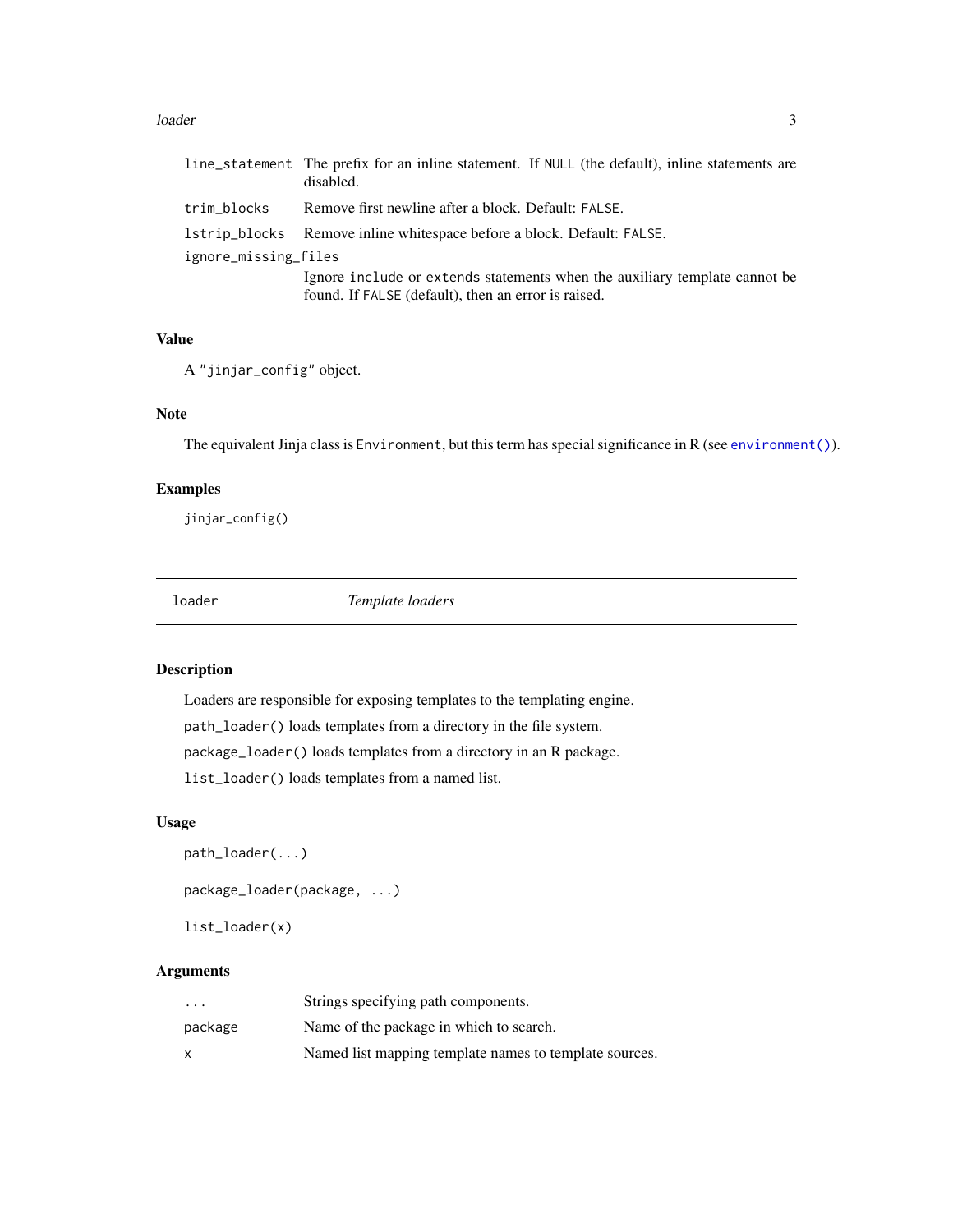<span id="page-3-0"></span>4 render

#### Value

A "jinjar\_loader" object.

#### See Also

The loader is an argument to [jinjar\\_config\(\)](#page-1-1).

#### Examples

```
path_loader(R.home())
package_loader("base", "demo")
list_loader(list(
  header = "Title: {{ title }}",
  content = "Hello {{ person }}!"
))
```
#### render *Render template*

#### Description

Data is passed to a template to render the final document.

#### Usage

```
render(.x, ...)
## S3 method for class 'character'
render(x, ..., .config = default\_config())## S3 method for class 'fs_path'
```
 $render(x, ..., .config = default\_config())$ 

#### Arguments

| $\cdot$ X | The template. Choices:                                                                                                                                                                                 |
|-----------|--------------------------------------------------------------------------------------------------------------------------------------------------------------------------------------------------------|
|           | • A template string.                                                                                                                                                                                   |
|           | • A path to a template file (use $fs::path()$ ).                                                                                                                                                       |
| $\cdots$  | <dynamic-dots> Data passed to the template.</dynamic-dots>                                                                                                                                             |
| .config   | The engine configuration. The default matches Jinja defaults, but you can use<br>jinjar_config() to customize things like syntax delimiters, whitespace con-<br>trol, and loading auxiliary templates. |

#### Value

String containing rendered template.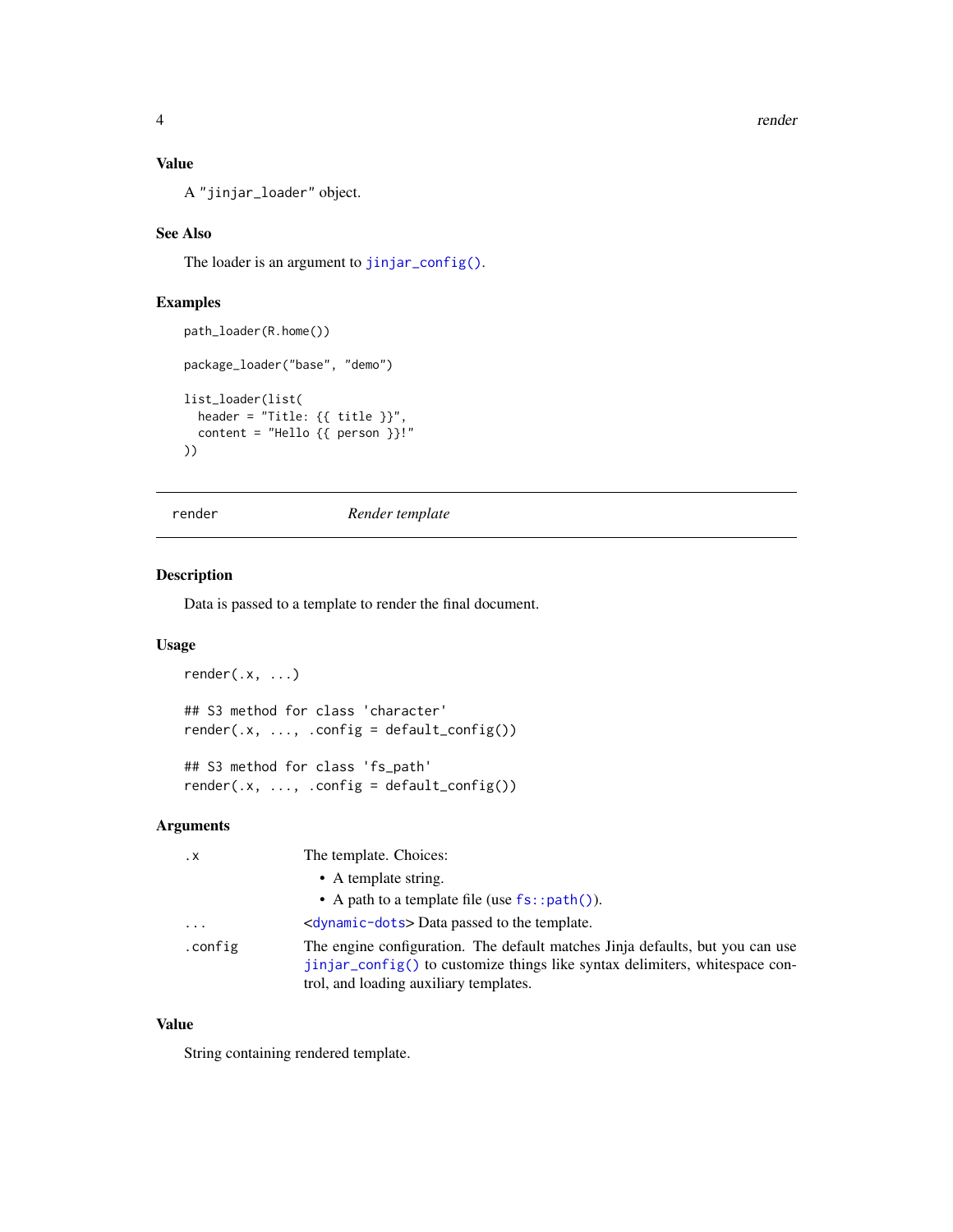#### render the state of the state of the state of the state of the state of the state of the state of the state of the state of the state of the state of the state of the state of the state of the state of the state of the sta

#### See Also

vignette("template-syntax") describes how to write templates and render them using data variables.

## Examples

# pass data as arguments render("Hello {{ name }}!", name = "world")

# pass data as list params <- list(name = "world") render("Hello {{ name }}!", !!!params)

```
# render template file
## Not run:
render(fs::path("template.txt"), name = "world")
```
## End(Not run)